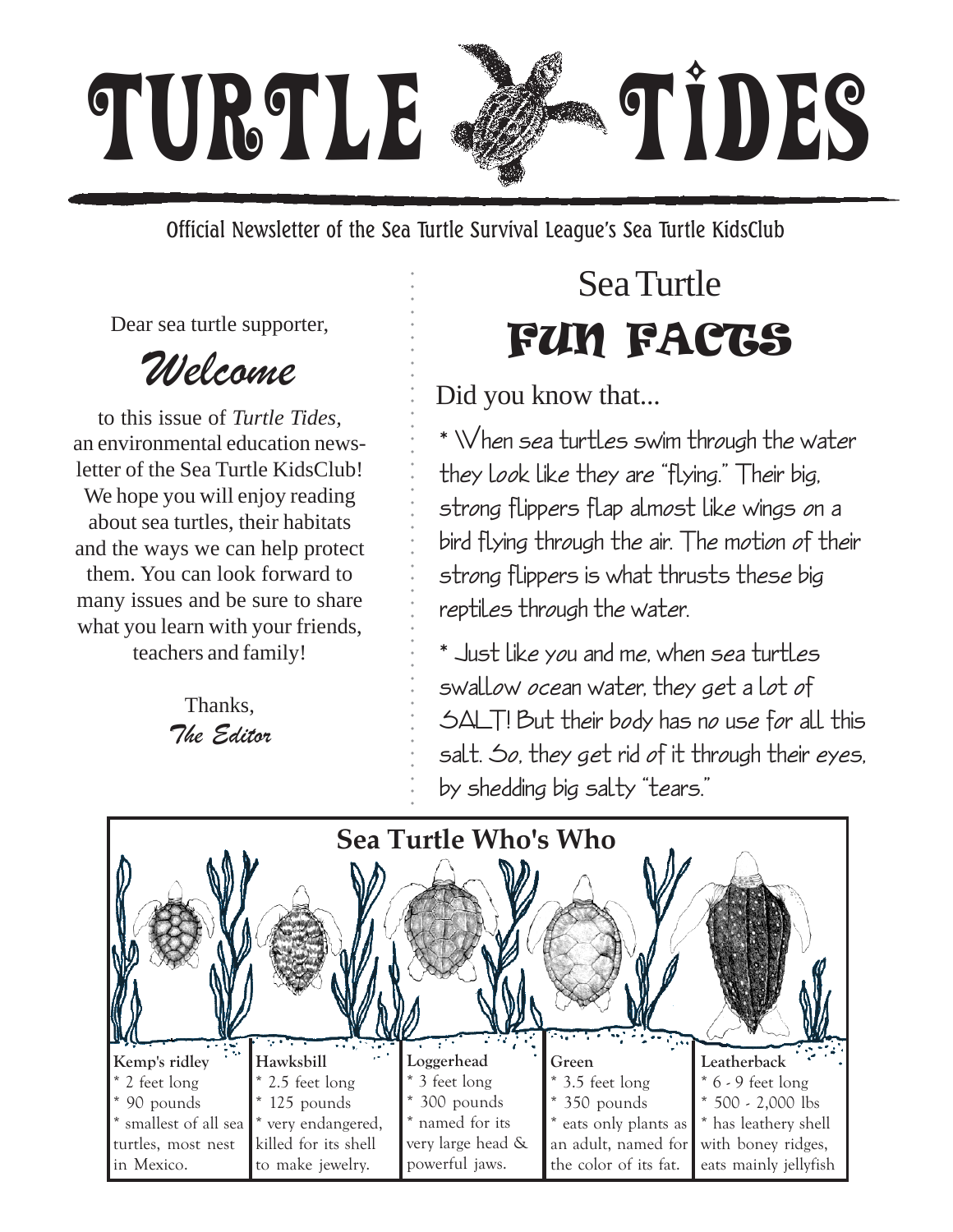

Are you doing something cool that relates to sea turtles and their habitats?

If you, your family and friends, your school or the people in your community are doing something to help save sea turtles, please let me know about it!

Send me your artwork, letters, photos and poems. I may not be able to return them, but I'll print many of them in the Turtle Tides Newsletter. Please include your name, age and address and mail it to:

**Turtle Tides Editor** 4424 NW 13th St  $Ste$  B-11 Gainesville, FL 32609

or send an email to: kimberly@cccturtle.org kimberly@cccturtle.org



## **CAN YOU SAY "TURTLE?"**

*Sure you can! But can you say the name of your favorite animal in 10 other languages? Look at the two lists below and try matching each of the 10 different languages on the left with a word that means "turtle" in that language from the list on the right. (You can check your answers at the bottom of page 3). When you finish, try saying "turtle" in all 9 languages. Remember, practice makes perfect!*

| Vietnamese       | Omslaan                 |
|------------------|-------------------------|
| Norwegian        | Con rua                 |
| Indonesian       | Tortue                  |
| Gaelic (Ireland) | <b>Schildkrote</b>      |
| Dutch            | Tortuga                 |
| Spanish          | <b>Calman or Turtur</b> |
| <b>Italian</b>   | Havskilpadde            |
| German           | Kura kura               |
| French           | Tartaruga               |

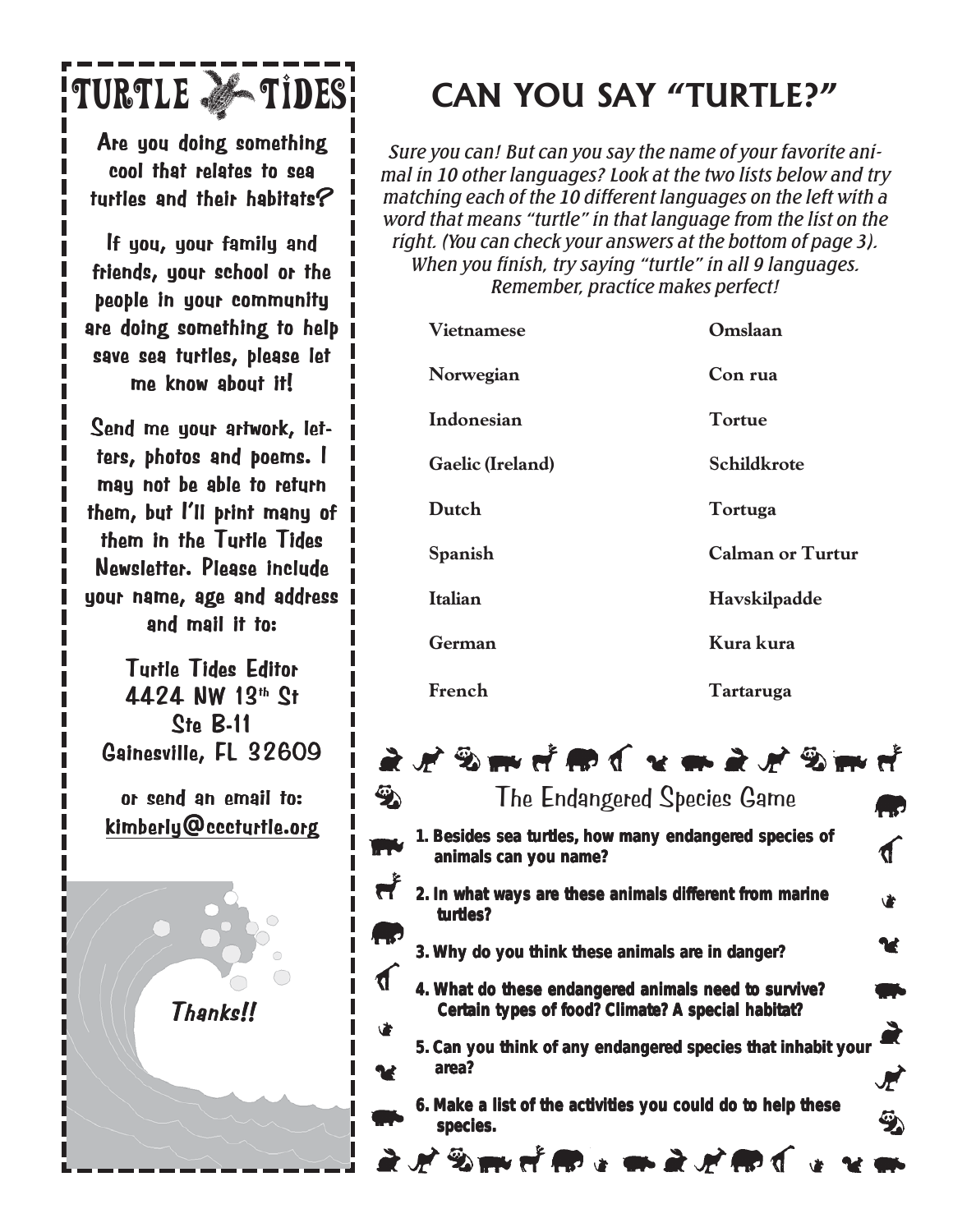## CREATURE FEATURE

## This issue's featured species: The Leatherback



Scientific name: Dermochelys coriacea

The Leatherback is the largest of the sea turtles in the world. Scientists have recorded ones that are as big as 8 feet long and weigh as much as 2,000 pounds that is almost as big as a small car!

The leatherback is the only sea turtle that does not have a hard shell. Instead it has

tough, "rubbery" skin with thousands of small boney plates. Unlike other sea turtles, which are shades of green or brown, the leatherback is usually black with many small white or pink dots. The leatherback's favorite food is jellyfish. They also can dive very deep — over 3,000 feet underwater! Can you imagine how deep that is?

Leatherbacks can travel very far. They are found in almost all of the oceans. Some are found as far north as Alaska and as far south as the southern tip of Africa. Can you find these places on a map?

In the Caribbean, leatherback females crawl up on the beach between the months of March and July

each year to nest and lay their eggs in the sand. About 2 months later, the baby turtles hatch out of the eggs. They are very small— only about  $3\frac{1}{2}$  inches long and they only weigh about 2 grams. Try to find something around your house that is this size. Can you believe that something so small can grow up to be so big?

Leatherbacks are in danger for many reasons. Some are hunted for their oil and meat, others are caught by fisherman. Sometimes, leatherback turtles die because they accidentally eat plastic bags that were thrown in the ocean. The leatherbacks do not know that they are eating plastic, because it looks like jellyfish, their favorite food. That is why it is important to not throw litter on our beaches. Marine trash is a serious threat to leatherbacks!

If you want to help save the leatherbacks, tell your friends about them. By teaching other people what you have learned, you can help make a difference!

Turtle Tides is an environmental education publication for children published by the Caribbean Conservation Corporation, 4424 NW  $13<sup>th</sup>$  St, Ste B-11, Gainesville, FL 32609.

The Sea Turtle Survival League and Sea Turtle KidsClub are programs of the non-profit Caribbean Conservation Corporation. Founded in 1959, the Caribbean Conservation Corporation is the world's oldest sea turtle research and conservation organization.

Answers to "CAN YOU SAY TURTLE" from previous page: Dutch-Omslaan; French-Tortue; Gaelic(lreland)-Calman or Turtur; German-Schildkrote; Indonesian-Kura kura; Italian-Tartaruga; Norwegian-Havskilpadde; Spanish-Tortuga; Vietnamese-Con rua